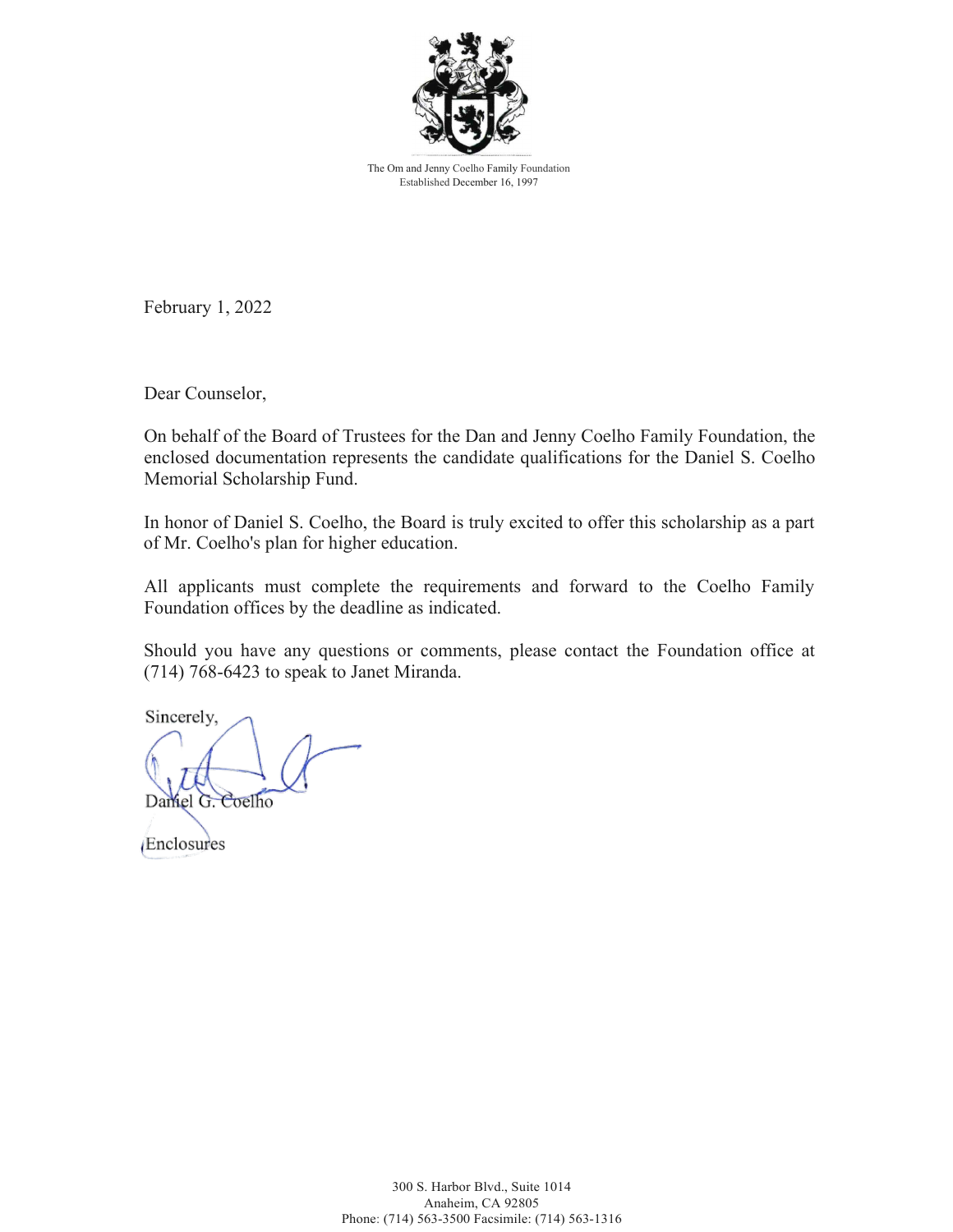### **In Memory of Daniel S. Coelho**

## **The Scholarship**

The Daniel S. Coelho Memorial Scholarship Fund, a permanently endowed fund with the Daniel S. and Jenny L. Coelho Family Foundation, was created by the Coelho family as a permanent legacy to their husband and father, Daniel.

Dan's life was embodied by Vince Lombardi's quote, "The quality of a person's life is in direct proportion to their commitment to excellence." Impartial generosity and impeccable integrity were hallmarks of his life. Being a leader of leaders, his servant's heart, his passion for learning, and his vision for the future left a lasting impression on all who knew him. Dan's commitment to Jesus Christ, his family and friends will be his legacy that will touch the lives of many generations to come.

## **Eligibility**

Applicants for this scholarship award must be:

- 1. High school seniors
- 2. Students wishing to enroll full-time at an accredited two or four-year college, university, or vocation/trade school.
- 3. Students who demonstrate outstanding scholastic ability and/or leadership, financial need, and determination to graduate from college.

### **Awards**

The amount available for this year's annual scholarship award is \$2,500.

### **Selection of Recipients**

Applications will be reviewed by the DSC Memorial Scholarship committee. Awards will be announced in April.

#### **APPLICATION REQUIREMENTS**

To be considered for a scholarship, you must:

- Completely fill out and sign the attached two-page application.
- Write an essay as specified in the application.
- Provide two letters of recommendation.
- Obtain an official transcript of your grades.
- Submit the following via email or in one envelope:
	- 1. Your application.
	- 2. Your personal essay
	- 3. Two letters of recommendation
	- 4. Your official transcript of grades or transcript emailed directly from your counselor to the Foundation office at [jmiranda@investlincadvisors.com.](mailto:jmiranda@investlincadvisors.com)

### **Deadline**

**All materials must be postmarked or emailed by April 15, 2022.** Earlier applications are appreciated. All materials should be emailed to  $jminrada(\hat{a})$  investlincadvisors.com or mailed to:

Daniel S. Coelho Memorial Scholarship Fund 300 S. Harbor Blvd., Suite 1014 Anaheim, California 92805

If submitting your application via email, we will reply within 24 hours to confirm that we have received your application. If we have not replied, we did not receive your email and please resend your application.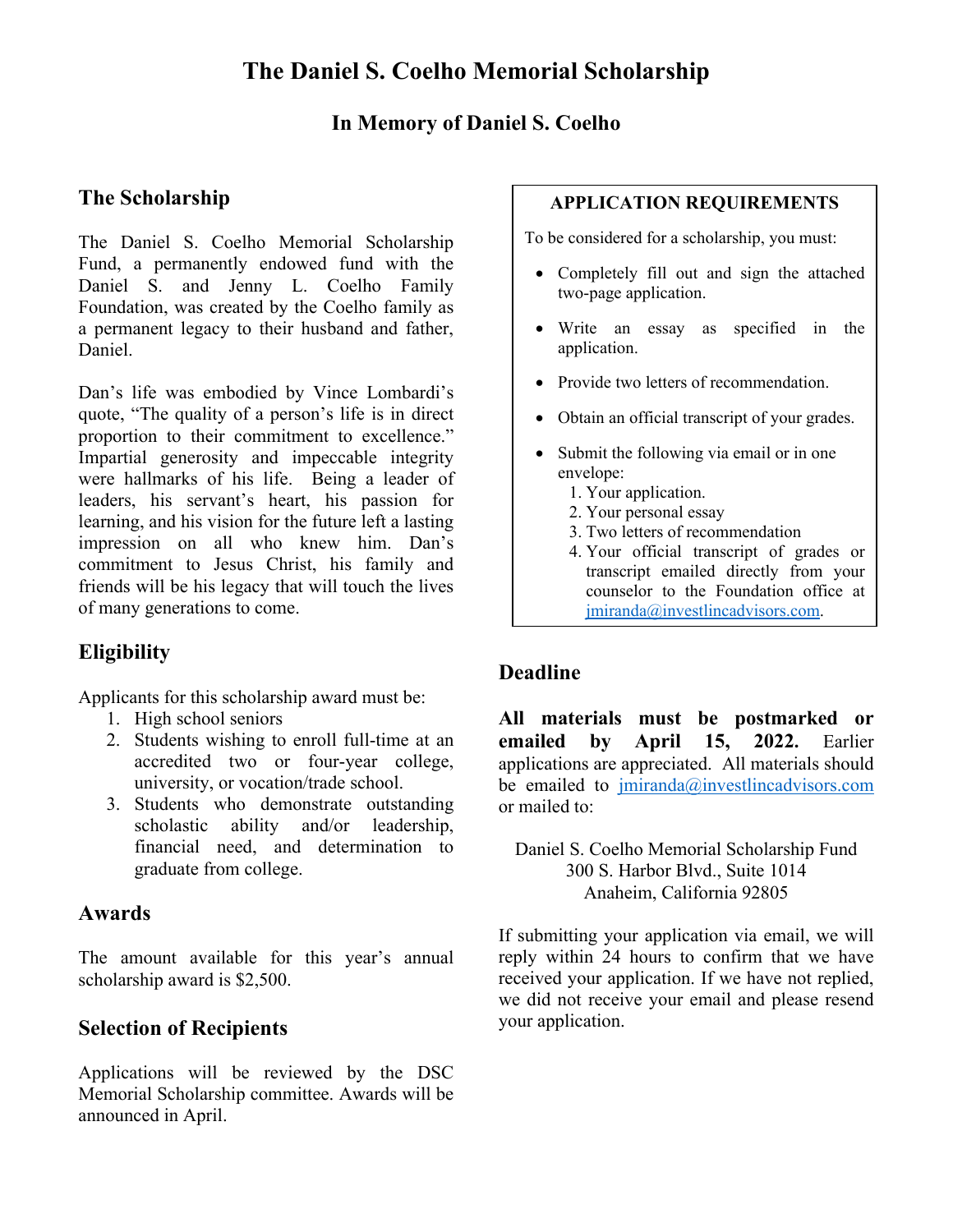# **The Daniel S. Coelho Memorial Scholarship**

**- Please type or print -**

### **APPLICANT'S PERSONAL INFORMATION**

| Last Name                 | First Name | Middle Initial |      | Social Security Number (Optional)                                 |     |
|---------------------------|------------|----------------|------|-------------------------------------------------------------------|-----|
| PERMANENT ADDRESS: Number | Street     | Apt.           | City | State                                                             | Zip |
|                           |            |                |      | Phone Number:                                                     |     |
|                           |            |                |      | <u> 1950 - Johann John Stone, market eta ingilaria (h. 1905).</u> |     |
|                           |            |                |      |                                                                   |     |
|                           |            |                |      |                                                                   |     |
|                           |            |                |      |                                                                   |     |
|                           |            |                |      |                                                                   |     |

Number of siblings (excluding yourself) who will be enrolled in college for 2022-2023 academic year

### **SCHOOL INFORMATION**

| High School Currently Attending:                     |        | Phone: |      |              |     |  |  |  |  |
|------------------------------------------------------|--------|--------|------|--------------|-----|--|--|--|--|
| School Address: Number                               | Street | Apt.   | City | <b>State</b> | Zip |  |  |  |  |
| $1st$ choice of college, university, or trade school |        |        |      |              |     |  |  |  |  |
| $2nd$ choice of college, university, or trade school |        |        |      |              |     |  |  |  |  |
| Cumulative Weighted GPA – (Grades 9 through 12)      |        |        |      |              |     |  |  |  |  |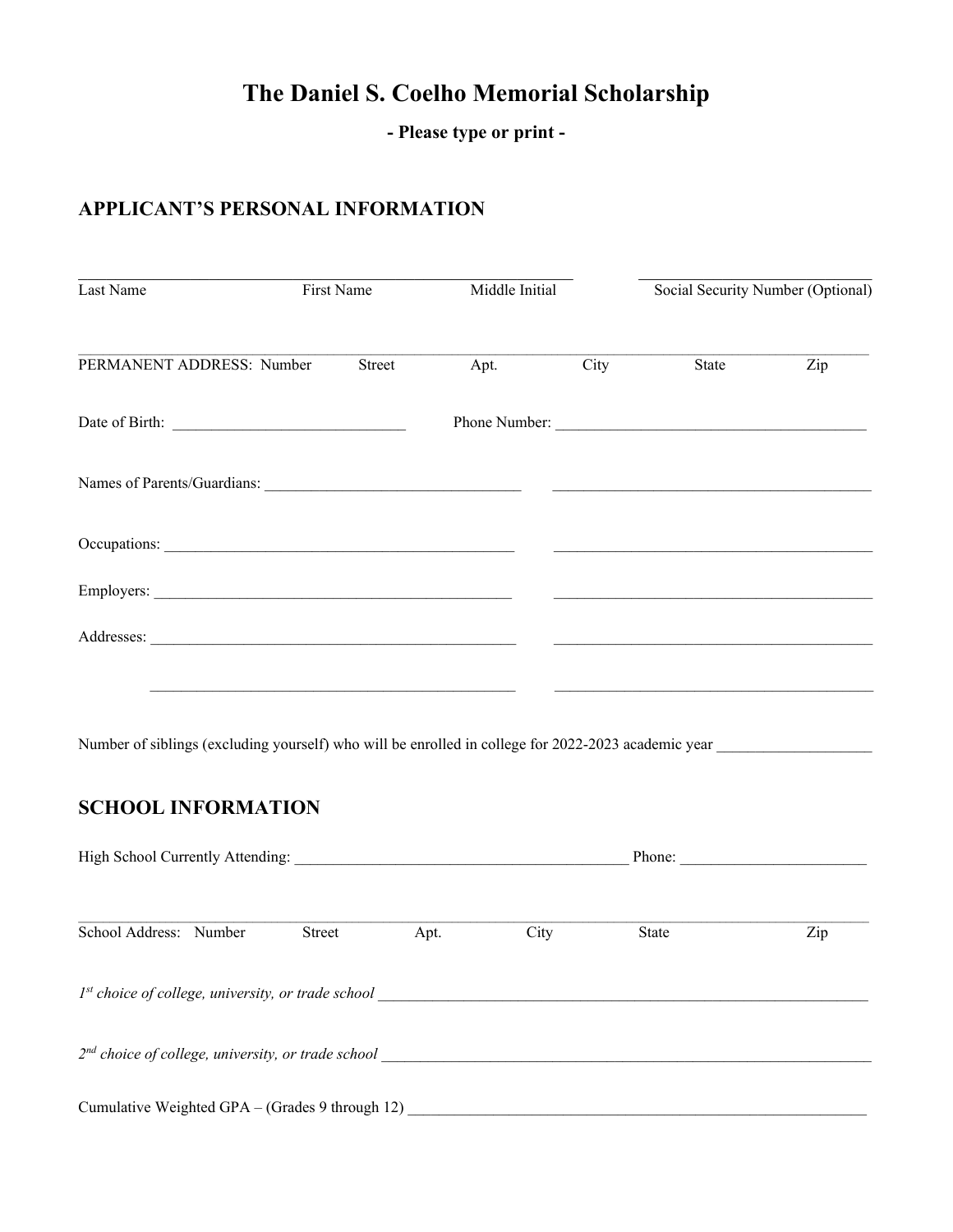# **The Daniel S. Coelho Memorial Scholarship**

List any school or extra curricular activities you have been involved in during high school. Please indicate any positions of leadership you have held or awards you have earned.

Describe your church involvement: